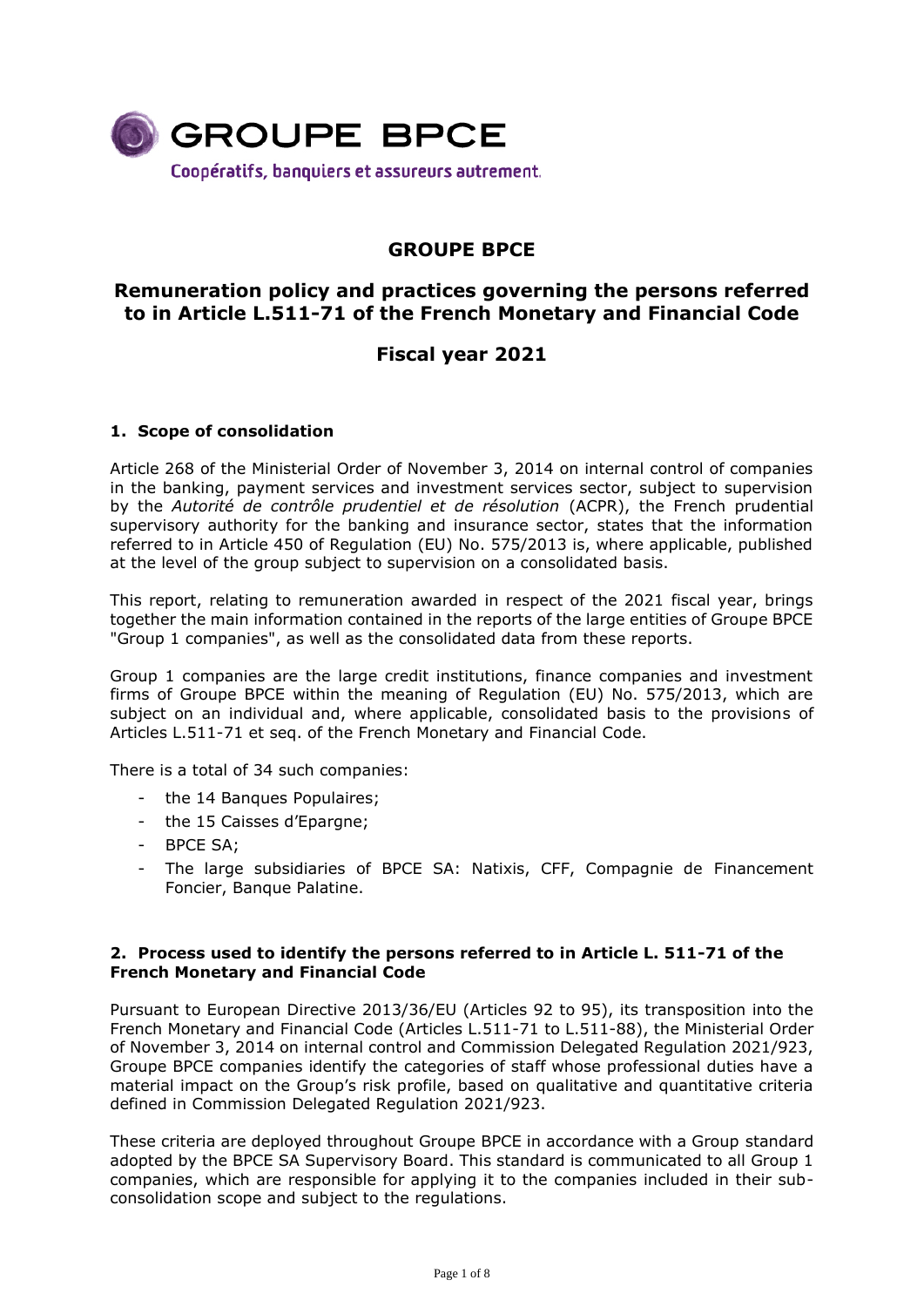The latter, "Group 2 companies", subsidiaries of Group 1 companies, are credit institutions, finance companies and investment firms of Groupe BPCE located in the European Union or in a State party to the European Economic Area, which are not Group 1 companies, and which are subject on an individual basis to the provisions of Articles L.511-71 et seq. of the French Monetary and Financial Code, with the exception of the provisions of Articles L. 511-81 and L. 511-82 and the second paragraph of Article L. 511-84.

The list of identified employees at each company is collectively reviewed once a year by the Risk division, the Compliance division and the Human Resources division.

The elements presented in this report, whether quantitative data or remuneration policies and practices, concern only the population of risk-takers identified by Group 1 companies.

### **3. Remuneration policy decision-making process**

In Group 1 companies, a remuneration committee has been set up. This Committee is composed of at least three members of the decision-making body, including independent members.

The Committee is chaired by an independent member meeting the criteria recommended by the AFEP-MEDEF Corporate Governance Code.

The members of the Committee may not be company directors.

It generally meets two to three times a year.

In particular, it conducts an annual review of:

- the quidelines of the company's remuneration policy;
- remuneration, allowances and benefits of any kind granted to the company's corporate officers;
- the remuneration granted to the Head of Risk Management and the Head of Compliance.

The Remuneration Committee expresses its opinion on the motions submitted by Executive Management regarding the persons defined in Article L.511-71, and recommends remuneration guidelines for this category of personnel to the Board of Directors or Supervisory Board.

The Board of Directors or Supervisory Board adopts the guidelines of the remuneration policy, as proposed by the Remuneration Committee.

### **4. General principles**

The remuneration policy of Group companies is integral to the implementation of Group strategy. Its purpose is to establish competitive levels of remuneration in respect of the Group's reference markets, and it is structured in such a way to promote employee engagement over the long term while ensuring adequate management of risks and compliance. It reflects the individual and collective performances of its business lines.

Comparisons are regularly drawn between the practices of Group companies and those of other banks in France and around the world, in the interest of ensuring that the remuneration policy of Group companies remains competitive and appropriate for each business line.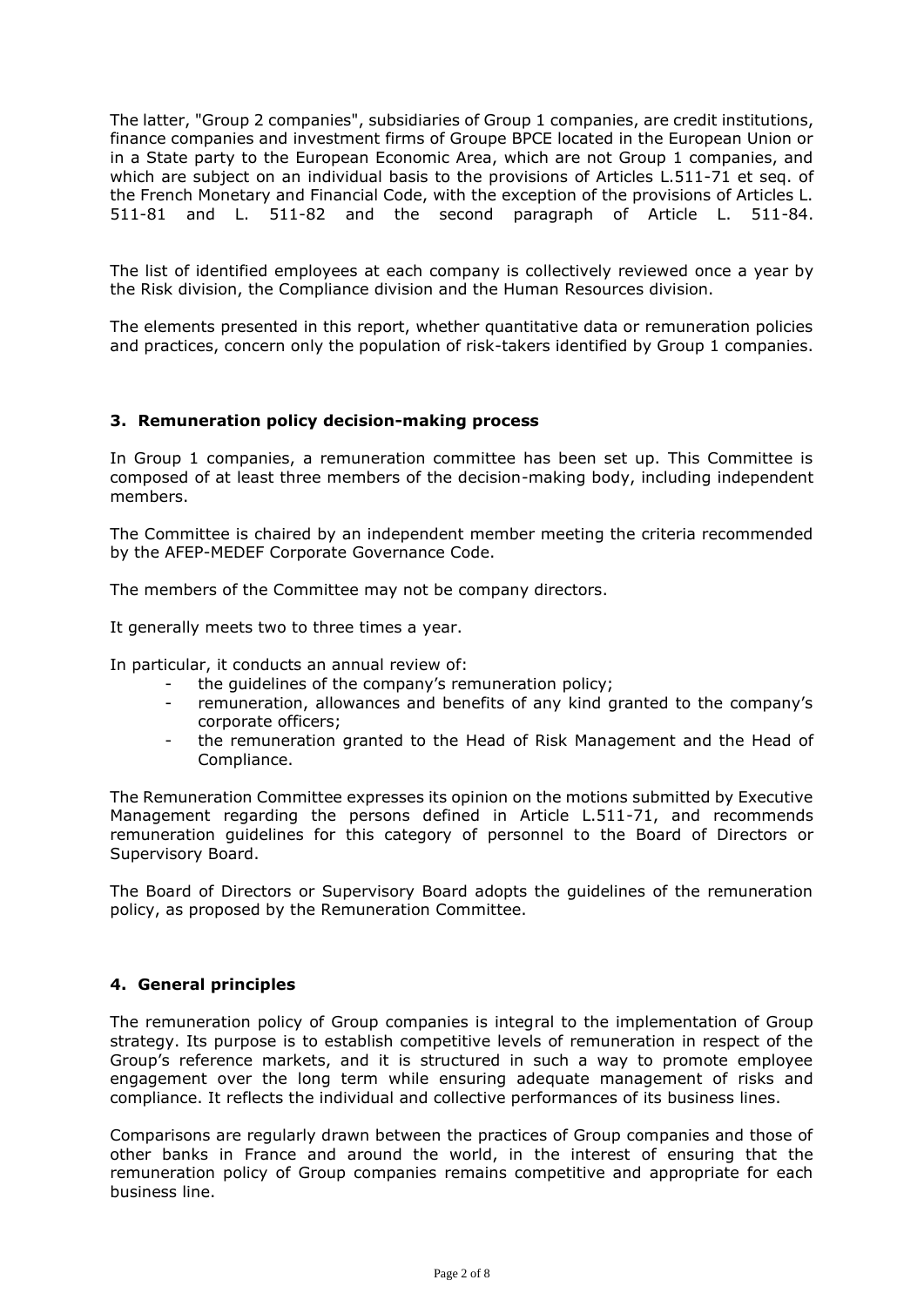At each company, total remuneration is made up of three components:

- fixed remuneration;
- annual variable remuneration for some or all employees;
- collective remuneration associated with employee savings schemes.

Employees receive some or all of these components, in accordance with their duties, skills and performance.

Fixed remuneration reflects the skills, duties and expertise expected for a given position, as well as the role and significance of the position in the company's structure. It is determined in accordance with the specific conditions of each business line in its local market.

Annual variable remuneration is granted based on the achievement of predetermined quantitative and qualitative targets, formalized during the annual performance review.

## **5. Ratios between fixed and variable components**

The ratio between the variable and fixed remuneration components depends on staff category and level of responsibility.

At most companies, the ratio is limited to

- 100% for the Chief Executive Officer or the Chairman of the Management Board (120% for the Chairman of the Management Board of BPCE);
- 62.5% for Deputy Chief Executive Officers or Members of the Management Board;
- Less than 50% for other employees, depending on their level of responsibility.

In some cases, certain employees who are not corporate officers may receive a variable remuneration of more than 50%, but in any event the ratio is capped at 100%.

Only BPCE SA (for the Chairman of the Management Board), BRED and Natixis (for their market operators in particular) allow the ratio to exceed 100%, going as high as 200%, in accordance with the decision taken by their General Meeting in accordance with Article L.511-78 of the French Monetary and Financial Code.

### **6. Features of the remuneration policy**

The policy regarding the payment of variable remuneration to persons defined in Article L.511-71 of the French Monetary and Financial Code and identified by Group 1 companies is set out below. It does not apply to persons identified solely by a Group 2 company.

### *6.1 Scope: Groupe BPCE excluding Natixis*

In accordance with Articles L. 511-71 to L. 511-85 of the French Monetary and Financial Code, the policy for the payment of variable remuneration (deferral, shares or other instruments/cash, clawbacks) to employees identified as risk-takers, is as follows:

#### Principle of proportionality

The rules governing the payment of variable remuneration apply only when the amount of variable remuneration awarded exceeds a threshold set at €50,000.

In the event that the amount of variable remuneration awarded exceeds the threshold, the rules for paying variable remuneration apply to the total amount of variable remuneration.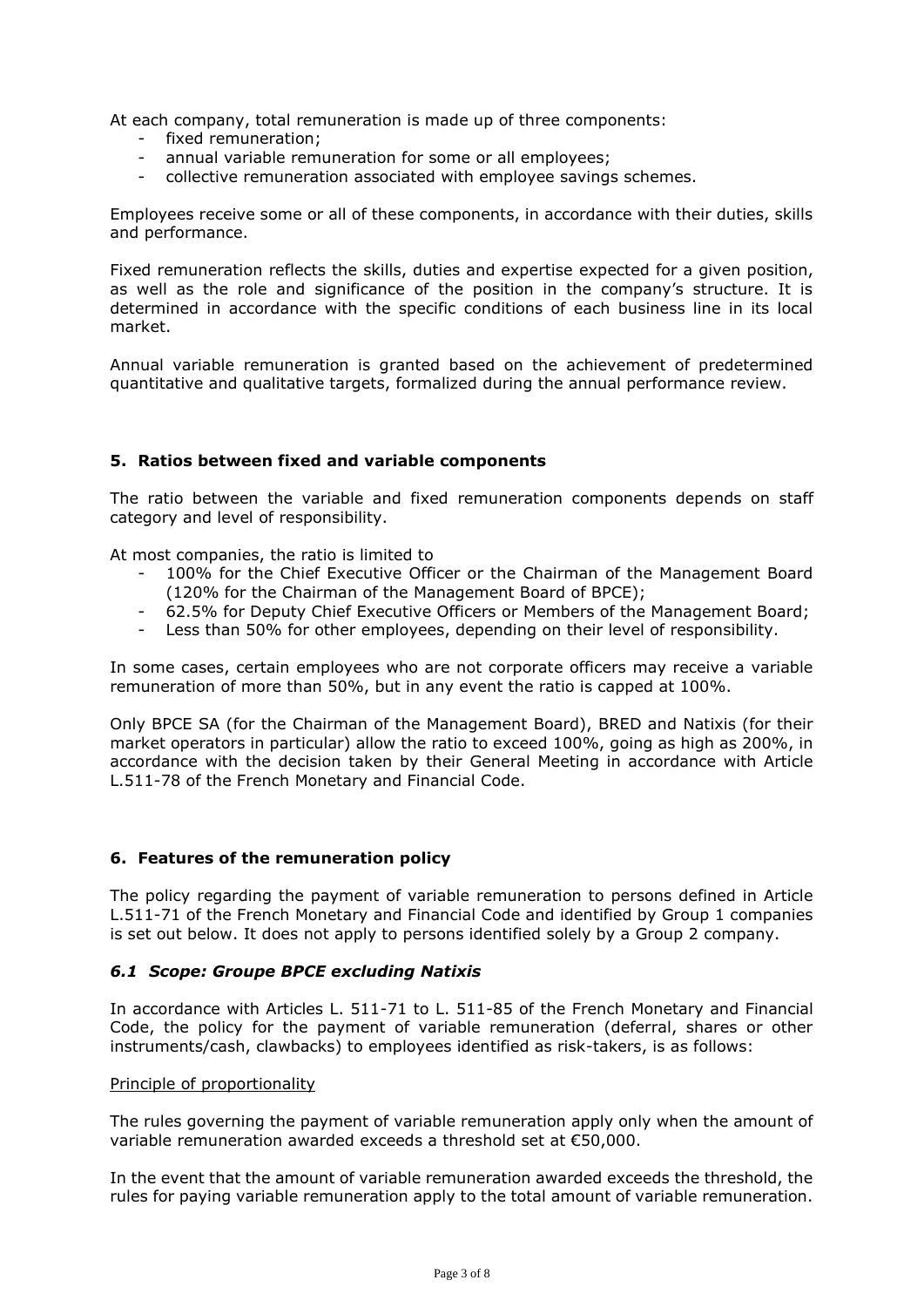Deferred and conditional payment of a fraction of variable remuneration where the amount of variable remuneration granted exceeds the threshold

Payment of a fraction of variable remuneration granted in respect of a given fiscal year is deferred over time and conditional.

This payment is staggered, for executive management of Group  $1<sup>1</sup>$  companies, over the five fiscal years following the year in which the variable remuneration was granted, with a payment rate of one fifth, and for the other risk-takers, over the four fiscal years following the year in which the variable remuneration was granted, with a payment rate of one quarter.

#### Amount of deferred variable pay

The percentage of deferred variable remuneration is 40%, increased to 50% if the variable portion is equal to or greater than  $\epsilon$ 500,000 and to 60% if it is equal to or greater than €1,000,000.

#### Payment in shares or equivalent instruments

Under the Group standard, as Group companies are not listed, the deferred component of variable remuneration is paid in cash, 50% indexed to an indicator representing the change in the value of Groupe BPCE and 50% indexed to an indicator representing the change in the value of the institution awarding the variable remuneration, it being specified that for BPCE SA and its subsidiaries, the indicator is 100% based on the change in the value of Groupe BPCE.

The indicator used for the value of Groupe BPCE is net income attributable to equity holders of the parent, calculated as a rolling average over the last three calendar years preceding the grant year and the payment years, and the indicator used for the value of the institution is net income attributable to equity holders of the parent of the institution, calculated as a rolling average over the last three calendar years preceding the year in which the variable remuneration is granted and the payment year.

In view of the additional minimum holding period required by regulations, the conditional payment of the deferred component of the variable portion for year N is made no earlier than October 1 of years N+2 to N+6 for executive management of Group 1 companies<sup>1</sup> and N+2 to N+5 for other risk-takers.

#### Application of penalties

In accordance with Article L. 511-83 of the French Monetary and Financial Code, each decision-making body determines the situations liable to call for the reduction or elimination of deferred portions of variable remuneration. For example, the BPCE Supervisory Board resolved, based on the motion of its Remuneration Committee, that the deferred portion of variable remuneration would only be paid if the normative RoE of Group business lines were 4% or higher.

 $1$  And Members of the BPCE Executive Management Committee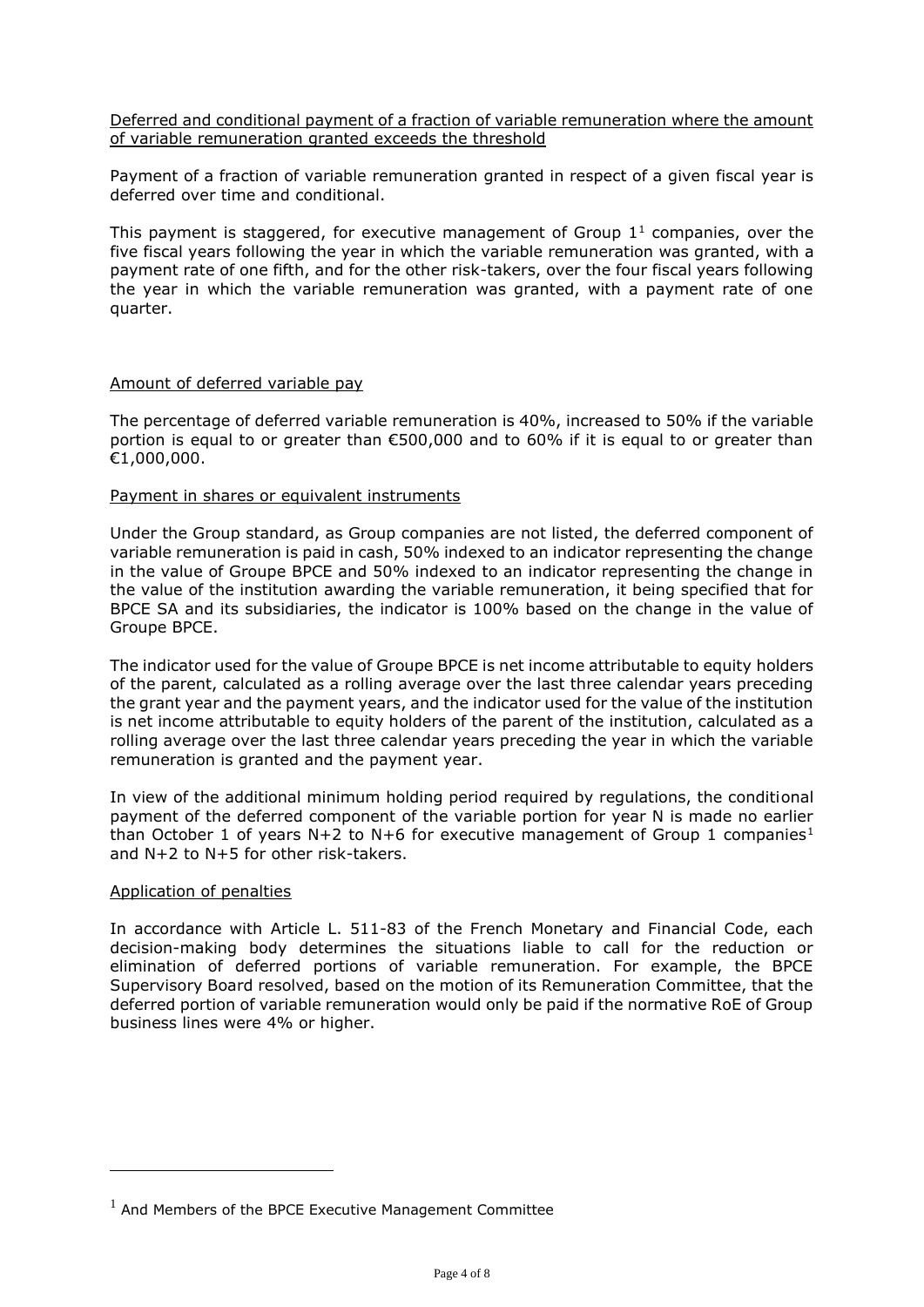The payment schedule for the variable remuneration awarded in 2022 in respect of the 2021 fiscal year for the executive management of Group  $1<sup>2</sup>$  companies is as follows:



And for the other risk-takers:



## *6.2 Scope: Natixis*

Above a certain amount of variable remuneration (set at  $\epsilon$ 50,000 for the euro zone or one third of total remuneration), payment of a fraction of the variable remuneration awarded is conditional and deferred for a period of at least four years, and five years for members of the Executive Management Committee. This deferred amount of variable remuneration vests in equal installments during the deferral period following the year in which the variable remuneration is granted.

At least 40% of the variable remuneration awarded is deferred. This proportion rises to 60% for the highest variable remuneration.

Variable remuneration is also indexed at a minimum of 50%.

Indexed variable remuneration is subject to a holding period after it has been vested by the employee.

 $2$  And Members of the BPCE Executive Management Committee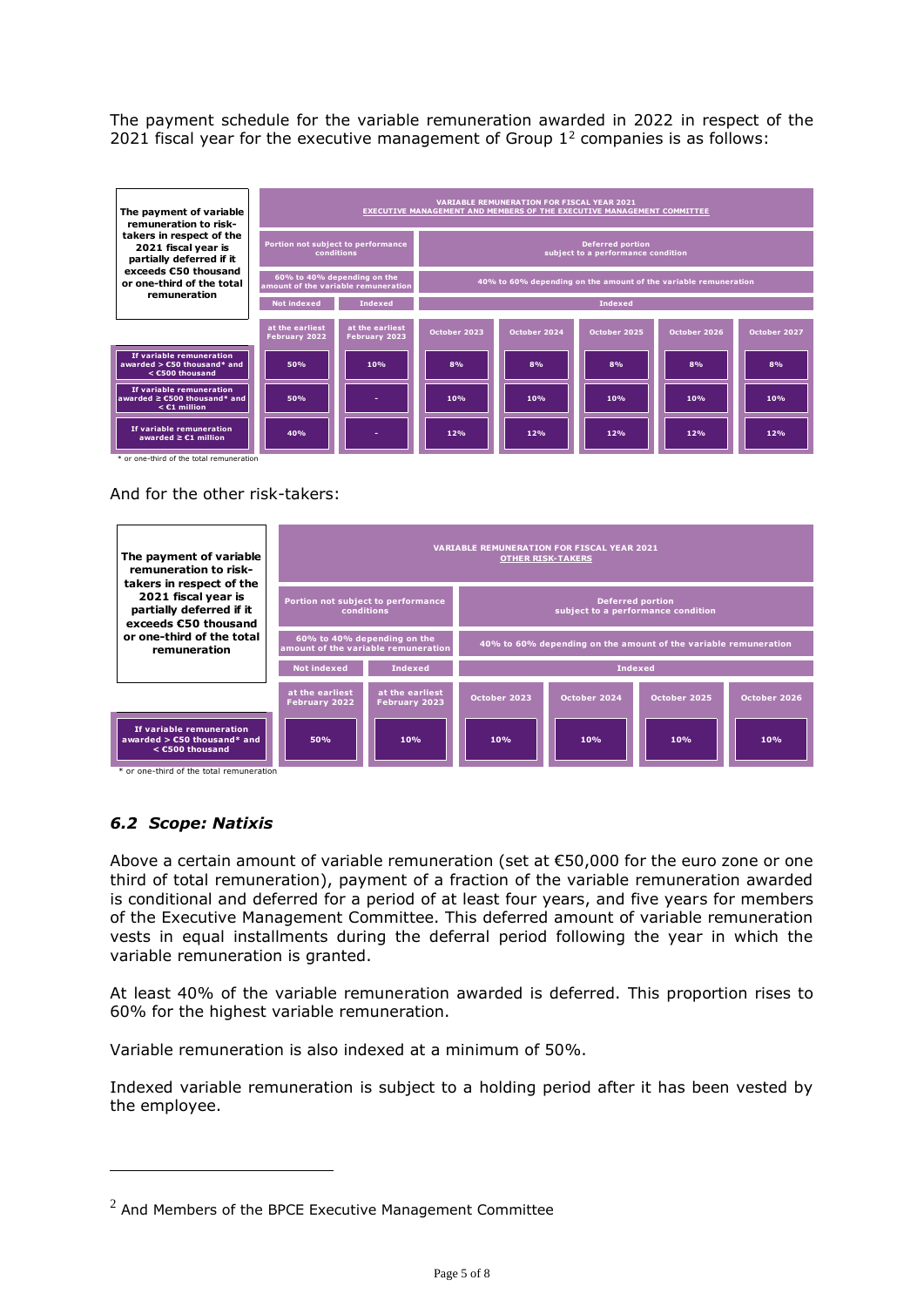Members of the Natixis Executive Management Committee are also eligible for grants under long-term incentive plans.

The vesting of deferred components of variable remuneration is contingent on satisfying performance requirements linked to the results of the group, company, and/or the business line, and/or the product line, and on Natixis' compliance with regulations on equity capital requirements. These conditions are clearly indicated when this remuneration is awarded.

The components of deferred variable remuneration may be reduced or eliminated during the vesting period, in the event of behavior exposing Natixis to unusual and material risks.

In addition, regulated employees, as well as front-office employees working in market activities, are specifically subject on an annual basis to the achievement of predetermined targets in terms of risk management and compliance. Conduct in terms of adhering to the risk and compliance rules, is notably taken into account when awarding annual variable remuneration.

Lastly, the variable remuneration awarded to the entire regulated population complies with the rules for capping variable remuneration in relation to fixed remuneration as defined by the regulations.

As a reminder, the CRD caps the variable component at 100% of the fixed component of the total remuneration of the regulated population, unless the General Meeting approves a higher ratio that cannot exceed 200%. On May 19, 2015, the Natixis General Meeting validated the capping of the variable component at 200% of the fixed component of the total remuneration of the regulated population for the 2015 fiscal year and subsequent fiscal years.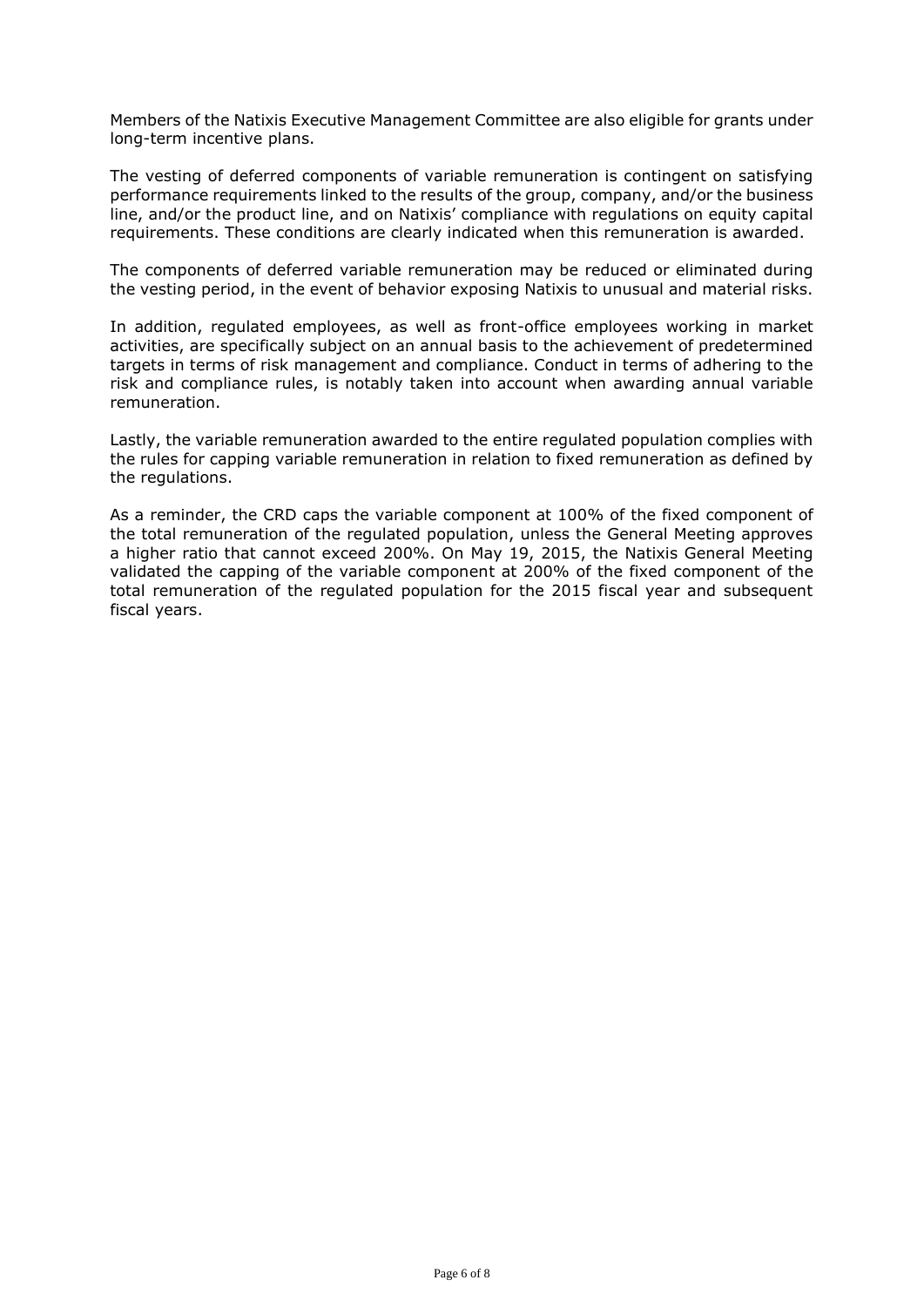## **7. Aggregate quantitative disclosures**

The information provided below concerns employees identified as risk-takers on a consolidated basis by Group 1 companies.

## **Table 1**

| Aggregate quantitative information on the remuneration of risk-takers of Group 1 companies, broken down by activity |                                          |                                               |                                  |                       |                       |                     |                          |                               |          |              |
|---------------------------------------------------------------------------------------------------------------------|------------------------------------------|-----------------------------------------------|----------------------------------|-----------------------|-----------------------|---------------------|--------------------------|-------------------------------|----------|--------------|
| Amounts awarded in respect of fiscal year 2021 -<br>excluding employer contributions - in € thousands               | Management<br>body executive<br>function | Management<br>body<br>supervisory<br>function | The entire<br>management<br>body | Investment<br>banking | <b>Retail banking</b> | Asset<br>management | Transversal<br>functions | Independent<br>audit function | Other    | <b>Total</b> |
| Number of staff members identified                                                                                  |                                          |                                               |                                  |                       |                       |                     |                          |                               |          | 1687         |
| o/w members of the management body                                                                                  | 149                                      | 42                                            | 191                              |                       |                       |                     |                          |                               |          |              |
| o/w other members of Executive Management                                                                           |                                          |                                               |                                  |                       | 30                    |                     | 96                       | 29                            |          |              |
| o/w other identified staff                                                                                          |                                          |                                               |                                  | 212                   | 320                   | 21                  | 350                      | 339                           | 85       |              |
| <b>Total remuneration</b>                                                                                           | 73956                                    | 2 2 3 2                                       | 76 188                           | 116 226               | 44 287                | 1885                | 60799                    | 46 119                        | 12 3 9 5 |              |
| o/w variable remuneration                                                                                           | 33 278                                   |                                               | 33 278                           | 58708                 | 10 249                | 351                 | 13838                    | 10 381                        | 3442     |              |
| o/w fixed remuneration                                                                                              | 40 678                                   | 2 2 3 2                                       | 42910                            | 57 518                | 34 038                | 1534                | 46 961                   | 35738                         | 8953     |              |

*\* the remuneration granted in 2021 for the sole purpose of the corporate office - limited to BPCE SA, Natixis, CFF, Compagnie de Financement Foncier, Banque Palatine - is reported*

## **Table 2**

**Aggregate quantitative information on the remuneration of risk-takers of Group 1 companies, broken down for managerial staff and staff members whose professional activities have a material impact on the institutions' risk profile**

|                          | Amounts awarded in respect of fiscal year 2021 – excluding employer contributions – in $\epsilon$ thousands | Management<br>body<br>Supervisory<br>function * | Management<br>body<br>Management<br>function | <b>Other members</b><br>of Executive<br><b>Management</b> | <b>Other identified</b><br>staff | <b>Total</b> |
|--------------------------|-------------------------------------------------------------------------------------------------------------|-------------------------------------------------|----------------------------------------------|-----------------------------------------------------------|----------------------------------|--------------|
| Fixed<br>remuneration    | Number of staff members identified                                                                          | 31                                              | 146                                          | 169                                                       | 1 3 2 4                          | 1670         |
|                          | <b>Total fixed remuneration</b>                                                                             | 2 2 3 2                                         | 40 678                                       | 22874                                                     | 161867                           | 227 651      |
|                          | o/w cash                                                                                                    | 2 2 3 2                                         | 39 971                                       | 22 632                                                    | 161 534                          | 226 369      |
|                          | o/w equities and equivalent property rights                                                                 | 0                                               | 0                                            | 0                                                         | 0                                | 0            |
|                          | o/w related instruments                                                                                     | $\Omega$                                        | 0                                            | 0                                                         | $\Omega$                         | 0            |
|                          | o/w other instruments                                                                                       | $\mathcal{O}$                                   | 0                                            | $\Omega$                                                  | 0                                | 0            |
|                          | o/w other forms                                                                                             | 0                                               | 707                                          | 242                                                       | 333                              | 1282         |
| Variable<br>remuneration | Number of staff members identified                                                                          | 0                                               | 143                                          | 153                                                       | 1 2 1 5                          | 1511         |
|                          | <b>Total variable remuneration</b>                                                                          | $\mathbf 0$                                     | 33 278                                       | 7053                                                      | 89917                            | 130 248      |
|                          | o/w cash                                                                                                    | 0                                               | 15 967                                       | 5057                                                      | 50 010                           | 71 034       |
|                          | o/w deferred remuneration                                                                                   | 0                                               | 0                                            | 0                                                         | 0                                | $\bf{0}$     |
|                          | o/w equities and equivalent property rights                                                                 | $\Omega$                                        | $\Omega$                                     | $\Omega$                                                  | $\Omega$                         | $\bf{0}$     |
|                          | o/w deferred remuneration                                                                                   | 0                                               | $\Omega$                                     | $\Omega$                                                  | $\Omega$                         | $\mathbf{0}$ |
|                          | o/w related instruments                                                                                     | 0                                               | 11509                                        | 1996                                                      | 6 4 5 2                          | 19958        |
|                          | o/w deferred remuneration                                                                                   | 0                                               | 9647                                         | 1759                                                      | 5 1 7 0                          | 16 576       |
|                          | o/w other instruments                                                                                       | 0                                               | 5583                                         | 0                                                         | 32 366                           | 37949        |
|                          | o/w deferred remuneration                                                                                   | $\mathcal{O}$                                   | 5583                                         | 0                                                         | 32 366                           | 37949        |
|                          | o/w other forms                                                                                             | $\mathcal{O}$                                   | 219                                          | 0                                                         | 1088                             | 1 3 0 7      |
|                          | o/w deferred remuneration                                                                                   | 0                                               | 0                                            | 0                                                         | 0                                | $\bf{0}$     |
|                          | <b>Total remuneration</b>                                                                                   | 2 2 3 2                                         | 73956                                        | 29 9 27                                                   | 251 784                          | 357899       |

*\* limited to BPCE SA, Natixis, CFF, Compagnie de Financement Foncier and Banque Palatine*